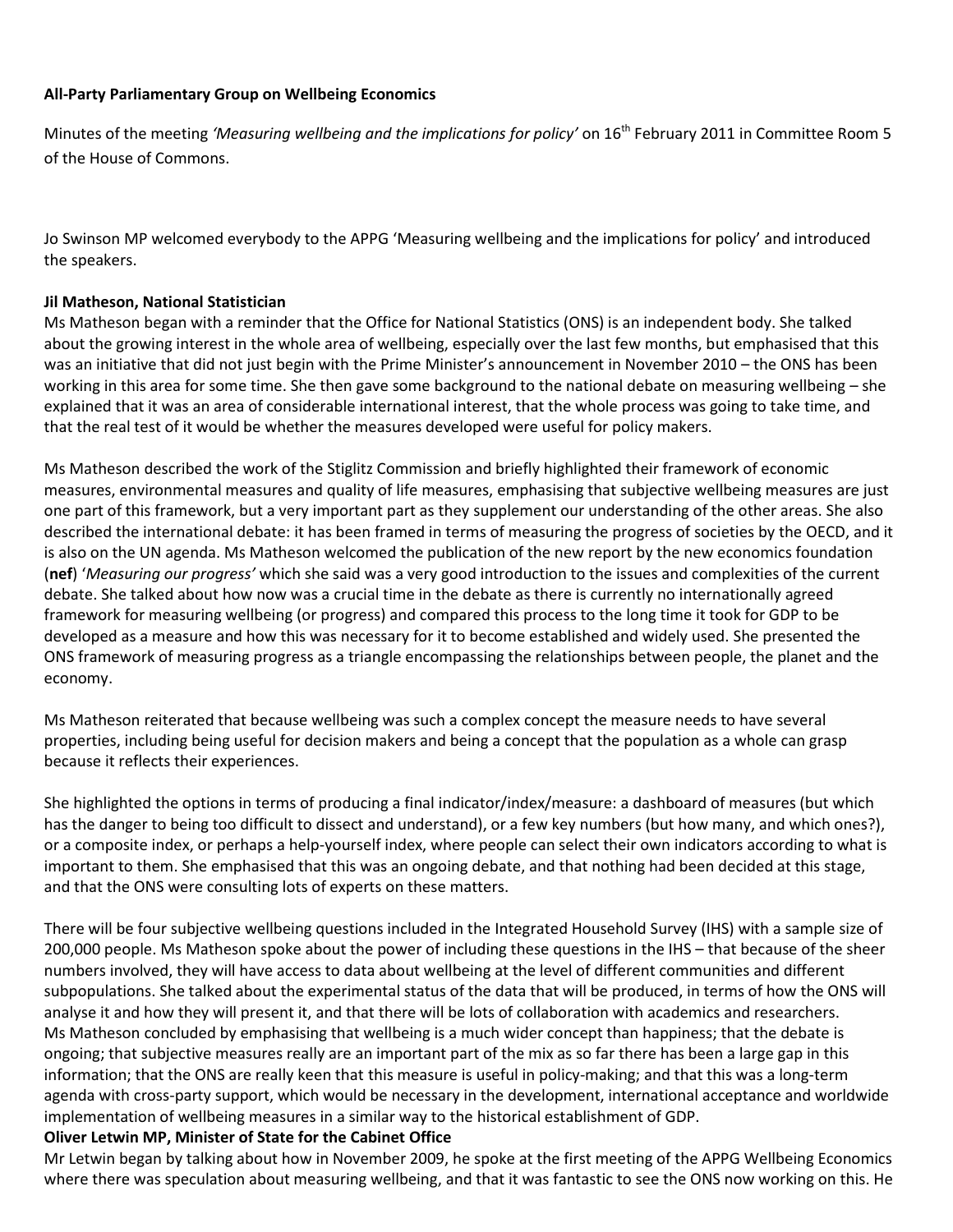welcomed the cross-party consensus on this issue and spoke about how it was definitely better that the ONS, as an independent organisation, was in charge, as all politicians of every party are deeply mistrusted by the public when it comes to statistics!

He spoke about the necessity of having an internationalised measure – that to have it taken seriously internally, it needs to be taken seriously externally – and that we naturally measure ourselves against other countries. He also welcomed Britain being at the forefront of this debate.

Mr Letwin made a plea in favour of the use of subjective measures, although not in lieu of objective measures, arguing that subjective measures are good representations of how people's lives are going and there is a high correlation between people who report being happy, and people who are objectively considered likely to be happy e.g. employed, enough money, good family and friend relationships (although this correlation is not really surprising). He emphasised that this was not the zany, loopy idea that is often portrayed by the popular press.

He spoke about the tendency in politics to concentrate on quite dry things – that you are considered a 'softie' if you talk about feelings or emotions in politics, but that these are of great significance in everybody's lives – there is a systematic underestimation of the importance of these things, and that this debate on measuring national wellbeing will help to rebalance this issue. Mr Letwin emphasised that objective conditions were obviously always important, and that although it was not always easy for governments to deliver on these, it was relatively easier than delivering policies on subjective factors.

He highlighted the importance of how it is used – the government places a huge premium on usability – and that a dashboard of indicators can sometimes be too difficult to understand; that with a single number e.g. GDP it is easy to see trends and make comparisons. It *must* end up being salient and we *must* be able to see differences across time and between countries.

Mr Letwin spoke about how the political discussion would follow the introduction of a subjective wellbeing measure – that its existence would create further demand, describing it as the intellectual property equivalent of the introduction of high speed broadband i.e. that demand was generated *after* it was introduced. He proposed that it would create kinds of political debate, social enquiry, and policy action that we are not thinking about right now. It will influence the things around us and in turn will influence how we think. He spoke about the profound effect this will have in the medium and long term.

He also described the intergenerational utility of this kind of measure, and that this was one of the least properly studied or accommodated subjects in political discourse currently. He agreed that it net present value (NPV) is an entirely rational means to make short-term decisions, but that great things like the Sistine chapel, novels, works of art etc., would never have been written if they had been assessed in this way! We need to leave something for our grandchildren, to regain that notion of stewardship that in the past was intrinsic to social attitudes but that is systematically undervalued now. He reiterated the need to move from the dry to the emotional and to valuing the long-term as well as the short.

Mr Letwin then talked about how the purpose of this measure, and measures in general, is to get to a stage where the genuine complexity of things is recreated. When there was no data at all, governments didn't understand the reality of people's lives, but that with the availability of more and more data grew the increasing fascination and obeisance to measures, which have had to be simplified in order to be understood. In the course of this process, complexity has been forgotten about, and this has narrowed things down to a stage where it misses great segments of our lives – social, national, personal. It is therefore so important politically to reintroduce measures to redress this.

## **Jon Trickett MP, Shadow Minister of State for the Cabinet Office.**

Mr Trickett also welcomed the consensus between parties that measuring wellbeing is important and ought to be done, and reminded the audience that it builds upon work that was begun several years ago under the last government. However, he emphasised that when we don't know what the outcomes of these measures will be, it can lead to unexpected directions and could therefore be seen as being quite politically risky.

Mr Trickett relayed an anecdote of the time he spent when his father was dying, where 37 different care workers helped him and his father. He felt his house filled with love and saw this as public services at its best. However the (then Labour)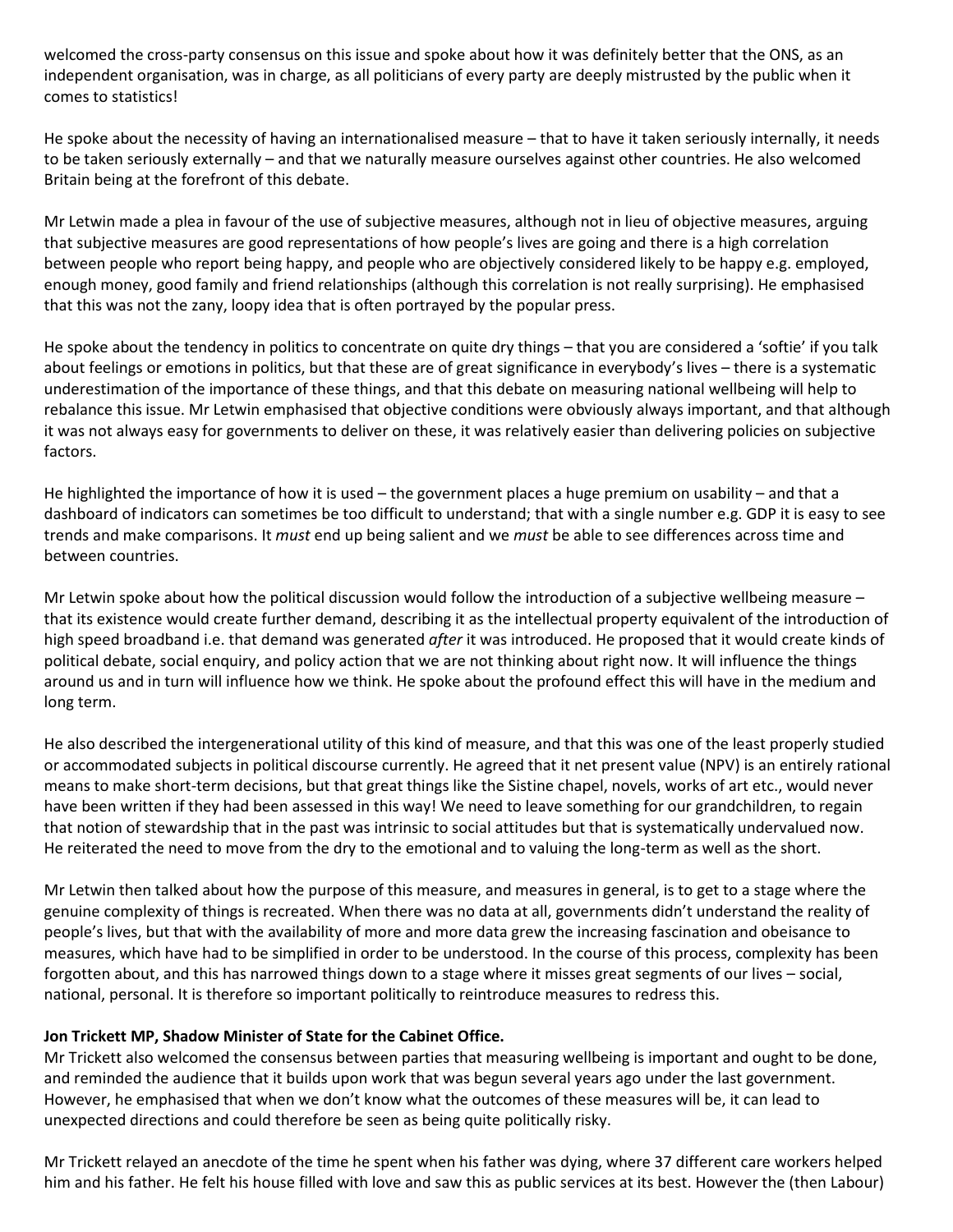government was driving these workers to the private sector by trying to measure the precise inputs and outputs. Crucially, this couldn't adequately measure care – although it did try to put a price on it. He spoke about how it is now habitual to measure things in this way.

He argued that although most people feel that the welfare of our state depends on growth, GDP, economic processes, the acquisition of material possessions, we all know there is more to life than this. Mr Trickett emphasised the idea of the common good, saying that it was good that we were now properly debating what it is we value, so that we know what to measure, and so that we can know how we are progressing towards a common good. He proposed that wellbeing will pose radical challenges to our current structures.

Mr Trickett talked about how epidemiological and other research has showed that the societies which could be considered dysfunctional – where there is the least amount of wellbeing, are the ones where inequality is high. He also pointed to the other consequences of inequality, such as poor health, crime etc, that studies such as those by Michael Marmot and Richard Wilkinson have found. He argued that if we are to measure wellbeing, we must consider inequality. He also highlighted the evidence that unemployment leads to low wellbeing and pointed out that we are now expecting unemployment to rise. He challenged the government on the recent plans to sell publicly owned woodland, and on closing libraries, emphasising the evidence that access to public spaces is good for wellbeing, and that societies that promote the public domain have higher wellbeing – if we remove this then wellbeing will go down. He argued that statistics are needed that measure the movement of wellbeing in response to policy changes.

Mr Trickett then argued that individual subjective wellbeing measures ought not to be the sole guide in making policy, particularly questions such as 'how happy did you feel yesterday?' He argued that there is an element of hedonism in all of us and what a person wants is not necessarily what they need, giving the example of cigarettes, alcohol, drugs and junk food. It is about what is in the best interest for people, and therefore it calls into question how much account governments should take account of subjective measures. For example, long-term interests such as biodiversity, the planet, species, humanity, as well as an individual's own long-term interests will not necessarily be the same as those reflected in subjective wellbeing measures. This highlights a conflict inherent in our societies: for example, taxing bankers isn't going to make them happy, but it will probably make lots of people happier, but is it in the long-term interests of the UK? – these competing issues are not easily measured.

Mr Trickett concluded by highlighting that it is very difficult to get the questions right but that we should try to take a longer-term view, that he was pleased that Ms Matheson had described it as an experimental process – that there was much more debate to be had before answers appeared, and that although the government accepts the duty to help foster wellbeing, there was a point of disagreement between the three parties about how this should be done.

Jo Swinson MP thanked the speakers and opened up the floor to discussion.

Enver Solomon (Children's Society), Alison Marshall (UNICEF UK) and Melian Mansfield (National Children's Bureau and Early Childhood Forum) all emphasised how important it was that children's wellbeing was a central part of measuring wellbeing.

Nic Marks (Centre for Well-being, **nef**) welcomed the debate and spoke about the importance of moving into the space in politics of talking about people's lived experiences. He responded to Jon Trickett MP by saying that subjective indicators of wellbeing are really asking people about their wellbeing on a typical day, and that the fact that they are subjective does not mean we should not have confidence in them – the consumer confidence index is a subjective indicator and is well respected.

Simon Lawton-Smith (Mental Health Foundation) described how inequalities underpin so much wellbeing, and should be taken into account especially when designing questions. Although there is a desire to keep it simple, wellbeing is a very complex issue and it is hard to unpick what is influencing what, so we need a range of indicators that are sensitive and subtle to a degree.

Martin Horwood MP described how it *is* possible to take very subjective qualities and measure them accurately – in his previous role as a charity fundraiser he measured things like a 'sense of service to other people' and a 'sense of wellbeing for others'. He also commented how the Stiglitz report seemed a bit too reliant on obvious hard data and that he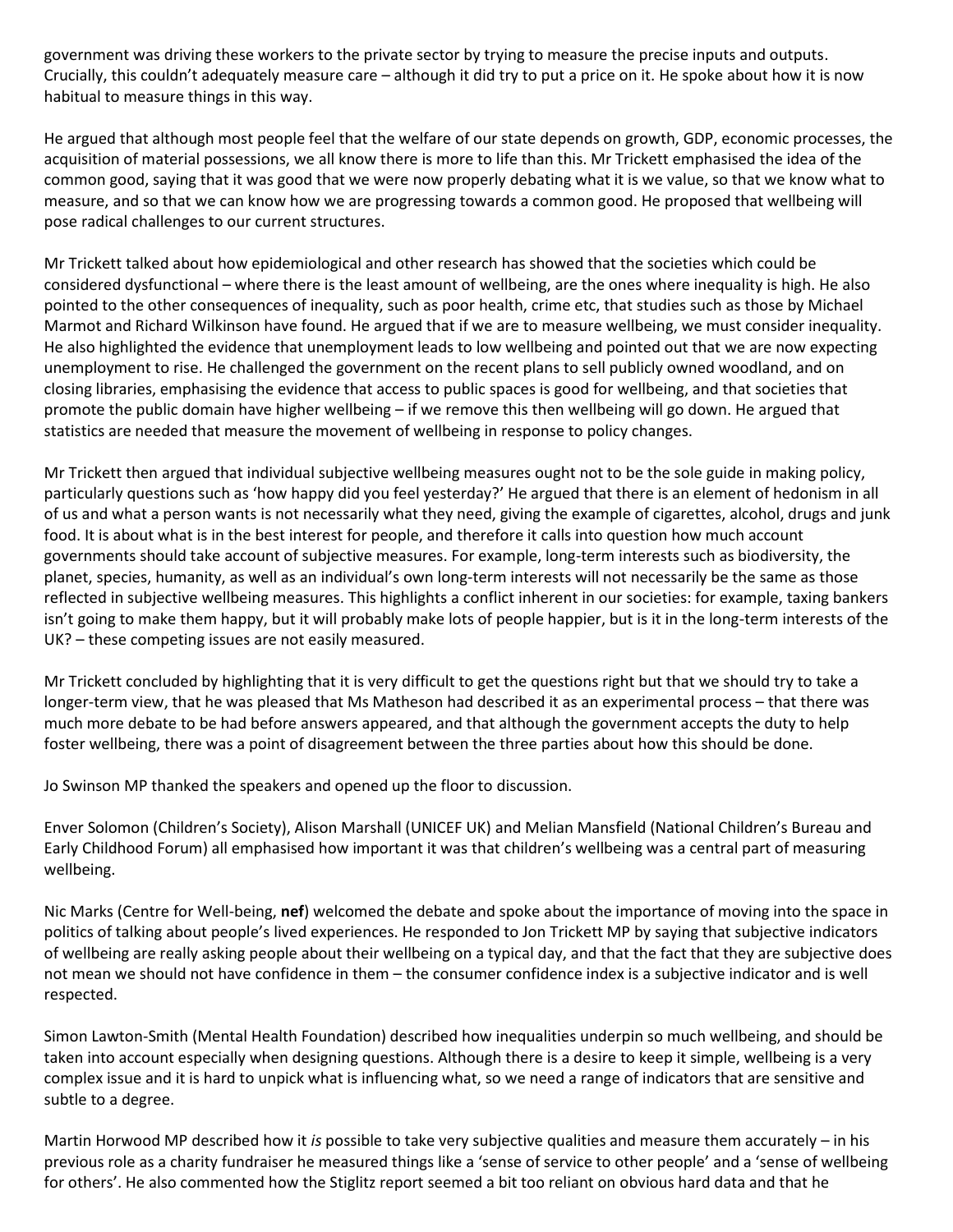welcomed measures such as a sense of autonomy, sense of service, sense of non-inequality, sense of identity e.g. with family, tribe, locality, and a sense of art, music and beauty. He emphasised how we should try to measure these concepts partly because we've never measured them in the past so there is such a huge information gap, and that it would actually muddy the water if we had too many economic measures (or other objective measures like life expectancy, crime rates, health status) as these might decrease attention away from the subjective measures. He reiterated Oliver Letwin MP's point about shifting the focus onto apparently 'fluffy' things which are actually incredibly important.

Baroness Elaine Murphy described how there are few objective indicators that are well correlated with subjective measures of pain and feeling poorly, but despite this, objective indicators are still used in healthcare analyses which is a great shame. She also asked about the political differences between parties in incorporating this measure.

Professor Lord Richard Layard strongly advocated *one* index, describing how it is important to know what impact policies have on *one* number – either an index or an answer to a single question. He argued that it has to only be one number for policy makers to use it e.g. in Green book. He also suggested that there had been some confusion during the national debate so far about measuring outcomes and measuring the factors that contribute to them.

Duncan Hames MP asked if a measure of adjusted GDP was still a viable proposition in addition to a subjective wellbeing measure.

Louise Aston (Business in the Community) described the need for wellbeing measures in work – as a strategic boardroom issue for employers, and suggested that this measure should build on existing outputs.

Oliver Letwin MP responded by acknowledging that the perspective of children is very important because they constitute a large proportion of our population, and that one of the problems with GDP is that it inevitably focuses on the working age population. He suggested that one advantage of a new wellbeing measure would be that it refocuses on children. He didn't think that there would be a dispute between government and opposition as everybody wants wellbeing to increase, and he couldn't foresee a dispute about responsibility. Mr Letwin also supported the idea of using one number as it makes it easy to see if things are getting better or worse – of course you need to drill down to more details, but if you don't have one headline number the measure will get lost. He talked about how politicians are used to several key economic measures but since they are not used to wellbeing measures, it is better to introduce one number at a time!

Helen Goodman MP summarised the different viewpoints between Oliver Letwin MP and Jon Trickett MP as both falling within wellbeing – the concept encompasses both hedonic ideas and Aristotelian ideas about 'flourishing'. She commented that the thing that links them both is the issue of time – the intergenerational transfer that Mr Letwin spoke of and the issues with care services that Mr Trickett spoke about. She also reiterated Mr Trickett's point about the recent government plans to sell forest land and argued that wellbeing measures could be used to hold the government to account on this.

Greg Fisher (ResPublica) talked about how there is no need to frame the issue of single versus multiple indicators as an either-or, and that we can do both. He also suggested that there should be a national consensus about weightings in a composite index, and that there should be public access to data for all the indicators. He also spoke about the need for political leadership to catalyse the debate to beyond GDP.

Professor Felicia Huppert (University of Cambridge) also spoke about the need for one and many measures because it is early stages in the science of wellbeing – we'll only know whether a headline measure works when we know about its components. She suggested the ONS should have subsidiary surveys which covered concepts such as positive emotions, engagement, meaning and purpose, confidence, self-esteem, resilience, optimism, competence, vitality, positive relationships and stability, since different policies will affect some of these but not others.

Gaia Marcus (RSA) asked about the role of social networks in relationships and suggested that the standard questions that have been developed within the field of social network analysis should be considered in this debate.

Jude Stansfield (NHS North West) pointed out that there is a dual continuum in wellbeing – that the absence of anxiety and depression is not equal to wellbeing.